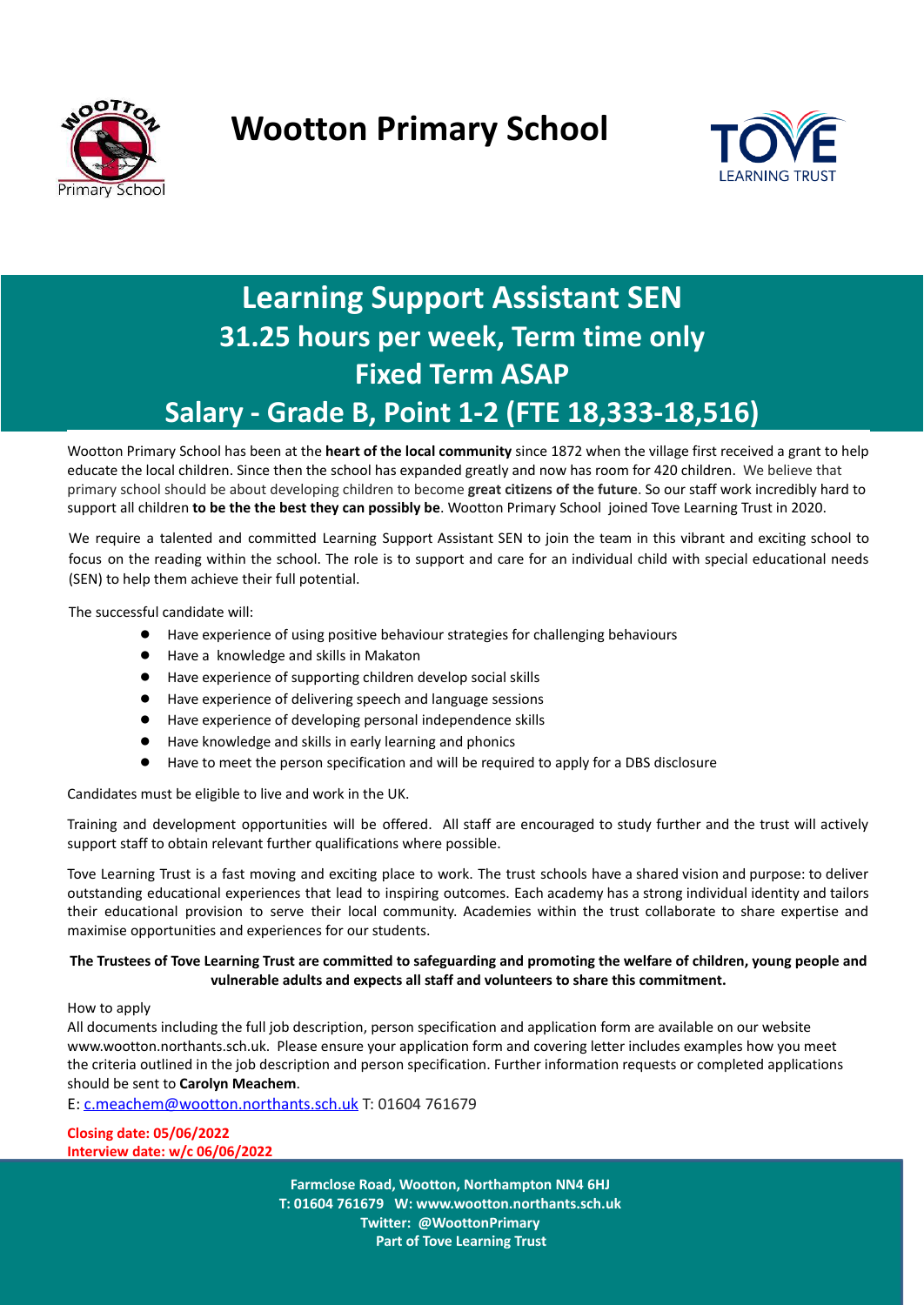

# **Wootton Primary School Job Description**



| Role:           | Learning Support Assistant SEN                        |
|-----------------|-------------------------------------------------------|
| Responsible to: | <b>SENCO</b>                                          |
| Based at:       | Wootton Primary School, Wootton, Northants            |
| Hours:          | 31.25 hours per week - 38 weeks per year - Fixed term |

### **Job Context**

To provide care, support and supervision for a child with SEN during the day and the midday break and to support the child with literacy, numeracy and other subjects. Promoting inclusion in order that the child may reach their full potential.

#### **Key Responsibilities**

- 1. Support individual children with Special educational needs (SEN) by preparing and delivering intervention programmes after guidance from Teachers.
- 2. To care for a child following the policies in school regarding safeguarding and child protection, intimate care policies and all other relevant policies.
- 3. Delivering specific sessions relating to the child's needs following guidance from Therapists.
- 4. To provide care, support and supervision during the play session of the midday lunch break
- 5. Working as part of the whole school team.

#### **Job Description**

#### **Responsibility area 1**

- 1. Helping a child academically and with social skills
- 2. Helping a child directly with tasks and enabling them to be a confident, independent learner
- 3. Supporting the child with transitions
- 4. Supporting the child and teachers by using positive behaviour strategies
- 5. Supporting and feeding back to teachers
- 6. Supporting the child and teacher with the curriculum
- 7. Helping to review the learning

#### **Responsibility area 2**

- 1. To support a child before, during lunch and after lunch
- 2. To provide the care needed for the child's individual needs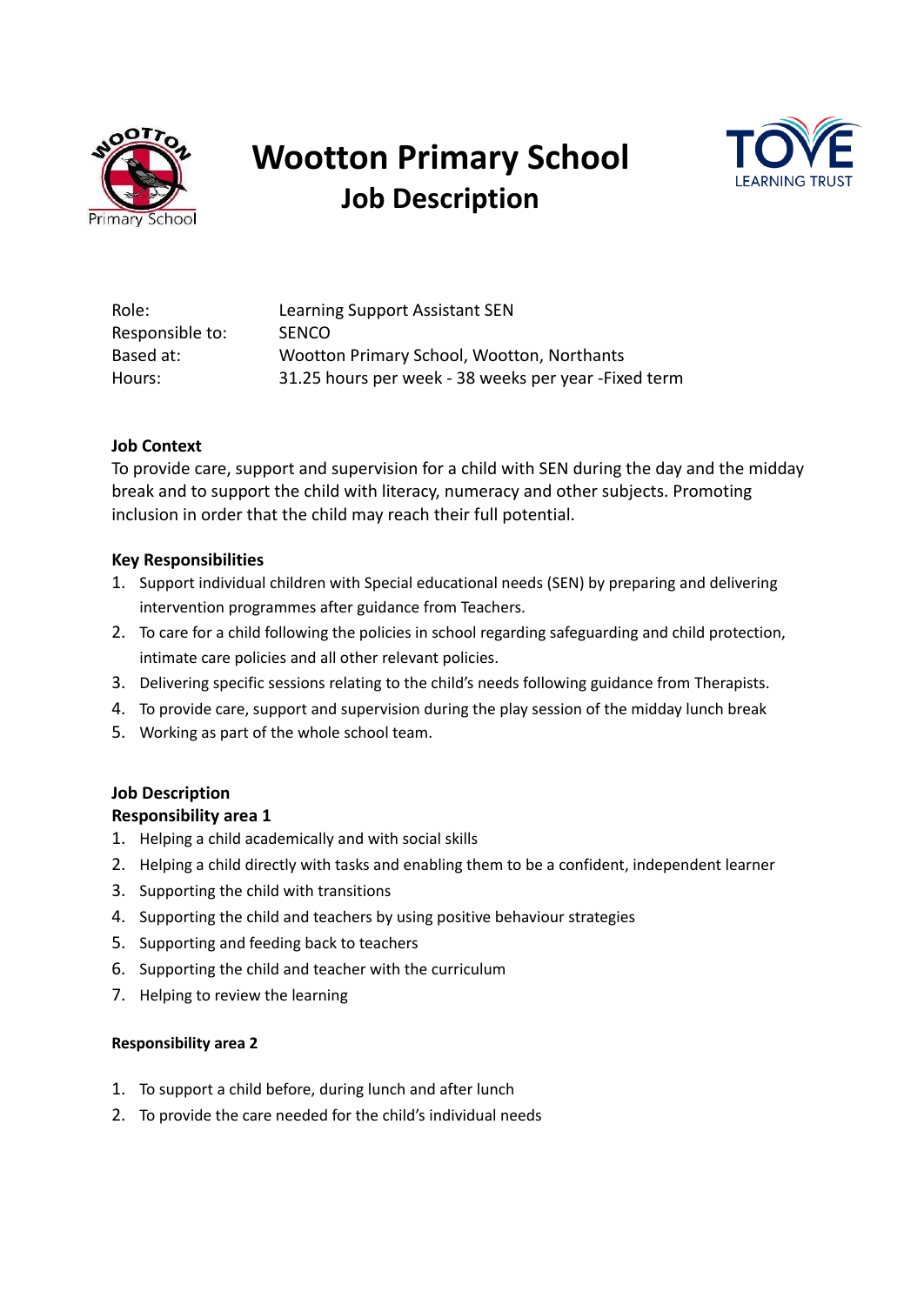#### **Responsibility area 3**

- 1. Delivering Speech and Language sessions where targets are provided by a Speech and Language Therapist
- 2. Delivering gross motor skills sessions
- 3. Delivering fine motor skills activities where exercises are provided by an Occupational Therapist

#### **Responsibility area 4**

1. To provide care, support and supervision for a class during the play session of the midday lunch break

### **Responsibility area 5**

1. Proactively working as part of the team helping to promote the school positively

Tove Learning Trust expects its employees to work flexibly within the framework of the job description. This means the post holder may be expected to carry out work that is not specified in the job description but which is within the remit of the role, duties and responsibilities.

Tove Learning Trust is committed to safeguarding and promoting the welfare of children, young people and vulnerable adults and expects all staff & visitors to share this commitment.